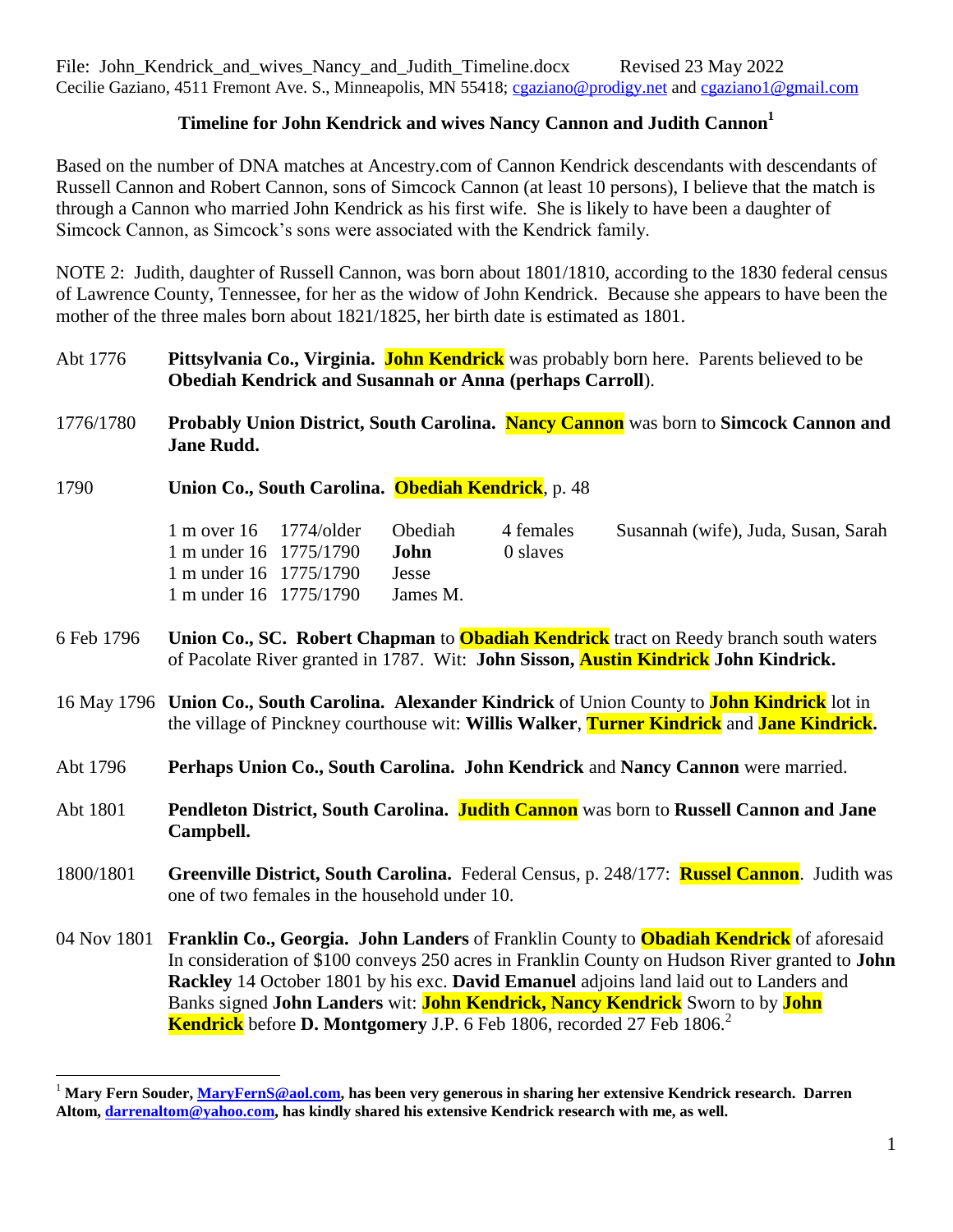1802 **Franklin Co., Georgia.** Tax list: **O. Kindrick,** p. 6. **Obadiah Kindrick,** p. 7. **Austin Kendrick**, p. 7. **John Kendrick,** pp. 7 and 8. [This may mean there were two men of that name listed.] Also, ambiguous reference: **& Mathews Kindrich**, p. 5. From Ancestry.com.

1802 **Franklin Co., Georgia.** # 161 **Austin Kindrick**, 100 acres bounded by D. Grear, Jno. Johnston, on Hudson River. # 162 **Obadiah Kendrick**; 2 negroes; 187 1/2 acres bounded by D. Grear, Jno. Johnston, on Hudson River; 250 acres bounded by Jno. Landers, sd Kindrick on Hudson River; 119 1/2 acres bounded by Jno. Landers, Benj. Cooper on Hudson River.<sup>3</sup> #163 **Parmer [sic] Kindrick**; poll tax. # 164 **John Kendrick**; poll tax

1805 **Franklin Co., Georgia. Palmer Kindrick**, p. 158 page \_\_ Capt. Henry's Dist. **Obad. Kindrick**; 2 negroes, 300 acres bounded by Landers & Greer, Jno. Johnston on Hutson [sic] River. p. 158, page 14 **Austin Kindrick**; 100 acres, David Grer [sic], Jno. Johnston on Hutson River. **John Kindrick**; 100 acres, J... Landers, **Ob'd Kindricks** on Hutson River. p. 159

07 Feb 1806 **Franklin Co., Georgia. Abel Kendrick** of Franklin County to **Cornelius Cooper, Benjamin Cooper** and **Mathew Allen** all of the same. In consideration of \$1000, conveys 198 1/2 acres in Franklin County on Hudson River including a place called the Silver Shoal adjoining **John Kendrick**, **William Denman**, and land laid out for **Ralph Banks** and **Andrew Cornelius** being part of land granted to **John Landers** by **David Emanuel**, president of the Senate of Georgia on 14 October 1801 and afterwards all included in a survey made of **Obadiah Kendrick** WIT: **John Collins** and **James Denman** sworn to by **Collins** before **James Terrell** J.P. 11 Feb 1806. Recorded 13 Feb 1806.

- 1808 **Franklin Co., Georgia. Ann Kendrick** was on the tax list, p. 42 **John Kendrick**, p. 42. **Wistin [Austin?] Kindrick**, p. 46. **Palmar Kindrick**, p. 45.
- 26 July 1809 **Franklin Co., Georgia. John Kendrick** of Jackson County Georgia to **James Butler Jr**. of Franklin County \$330 conveyed 110 acres on Hudson River adjoins **Benjamin Cooper, Austin Kendrick, George Keeton.** Wit: **Austin Kendrick, John Parrish**. Sworn to by Parrish before Jno. Collins, J.P. Deed dated recorded 30 October 1810.<sup>4</sup> In 1800-1810 Jackson Co., Georgia, and Franklin Co. Georgia, adjoined.
- 1809 **Jackson County, Georgia**, Property Tax Digests Name District **Abel Kendrick** Captain Stephen Reed **Abel Kendrick** Captain Stephen Reed

<sup>2</sup> *Deeds of Franklin County, Georgia; 1784-1826*, abstracted and compiled by Martha Walters Acker, Easley, SC, Southern Historical Press, 1976, p. 200, Deed Book FF, p. 11.

<sup>3</sup> *Franklin County, Georgia Tax Digests, Volume 1, 1798-1807*, compiled & published by Martha Walters Acker, c1980, p. 84.

<sup>4</sup> *Deeds of Franklin County, Georgia; 1784-1826*, abstracted and compiled by Martha Walters Acker, Easley, SC, Southern Historical Press, 1976, p. 270, Deed Book T, p. 89.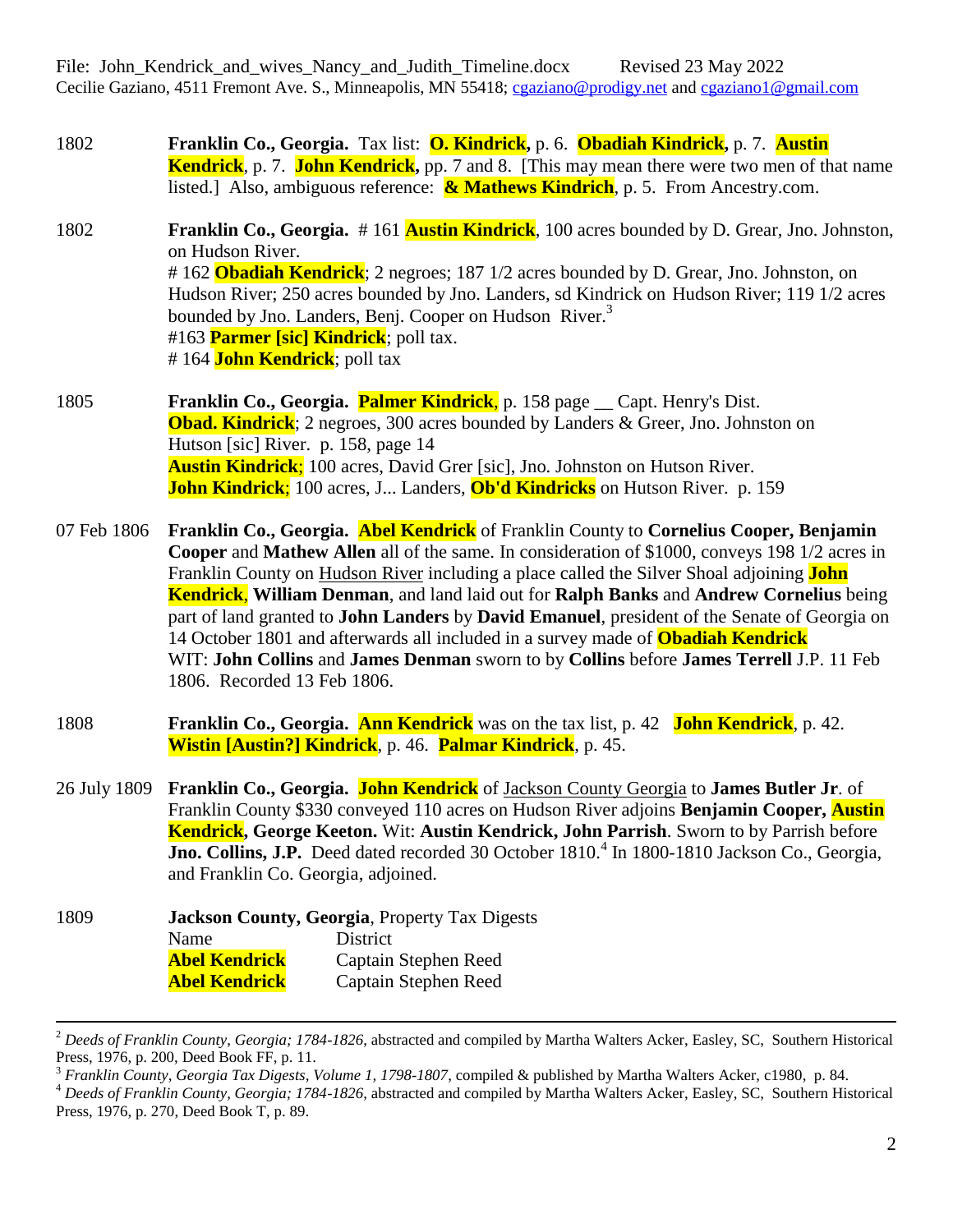| <b>John Kendrick</b>    | Captain Stephen Reed    |
|-------------------------|-------------------------|
| <b>William Kendrick</b> | Captain Stephen Reed    |
| <b>John Kindrick</b>    | Captain William Murdock |

- 1810 **Pendleton District, South Carolina.** Federal Census, p. 145A: **Russel Cannon**. Judith was one of two females in the household aged 10 to 15.
- Bef 1820 **Lawrence Co., Tennessee. Nancy (Cannon) Kendrick**, wife of **John Kendrick**, died.
- Abt 1820 **Unknown location. John Kendrick** married **Judith Cannon**. Judith was not in Russell Cannon's household in the 1820 Federal Census, so it appears that she may have married before then. Her sister, Harriet, who was about the same age, possibly her twin, married about 1801.
- 1820 **Lawrence Co., Tennessee.** Federal Census for **Mr. Obediah Kendrick**, 1 male and 1 female 45 years old or older (born 1775 or earler). Slaves: m:  $3 < 14$ ; 1  $26-45$ ; f:  $1 < 14$ ; 1  $26-45$ , p. 191. 5

|                                    |           | Lawrence Co., Tennessee. Census, Mr. John Kendrick, p. 191. <sup>6</sup> Next door to Obediah. |
|------------------------------------|-----------|------------------------------------------------------------------------------------------------|
| $1 m 26-44$ $1776/1794$            |           | John                                                                                           |
| $2 \text{ m } 10 - 15$ $1805/1810$ |           | ? Wiley, ?                                                                                     |
| 2 m under 10 1811/1820             |           | Cannon Kendrick 1811, "                                                                        |
| $1 f 26-44$ $1776/1794$            |           | ? Nancy ?                                                                                      |
| 2 f 16-25                          | 1795/1804 | ? Judith ?                                                                                     |
| 3 f under 10 1811/1820             |           | Margaret 1815?, ?, ?                                                                           |

**Lawrence Co., Tennessee**. Census, **Mr. Austin Kendrick**, p. 201

- Abt 1820 **Lawrence Co., Tennessee.** Son, **Russell Carroll Cannon**, was born. There are two other males born between 1820 and 1825 in the 1830 Federal Census of Lawrence Co., TN, in the household of **Judith Kendrick**. These are assumed to be sons of John Kendrick and Judith Cannon, also, but their names are not known. It is possible they were Nancy's children.
- Abt 1820 **Lawrence Co., Tennessee. John Kendrick** died.
- 02 Oct 1820 **Lawrence Co., Tennessee.** Monday. Ordered that **John Silers**, **John Ray** and **Joshua Ashmore** be appointed commissioners to take off one years provisions for the suport of **Judiah Kendrick**, wife of **John Kendrick, dec'd**<sup>7</sup> and that they make a report to next court.

Ordered by the court that **Judah Kendrick** and **William Henderson** be appointed administratix and administrator of the estate of **John Kendrick, dec'd** and they gave **Alexander Miller** and William Welch Jr.<sup>8</sup> securities who were bound in the sum of \$1,000 and that letters of

<sup>&</sup>lt;sup>5</sup> Page 191, NARA Roll M33\_123. From [www.ancestry.com.](http://www.ancestry.com/)

<sup>6</sup> 1820 U S Census; Census Place: *Lawrence, Tennessee*; Page: *191*; NARA Roll: *M33\_123.*

<sup>7</sup> John Kendrick was the son of Obediah Kendrick.

<sup>8</sup> He married Judith Kendrick, daughter of Obediah Kendrick.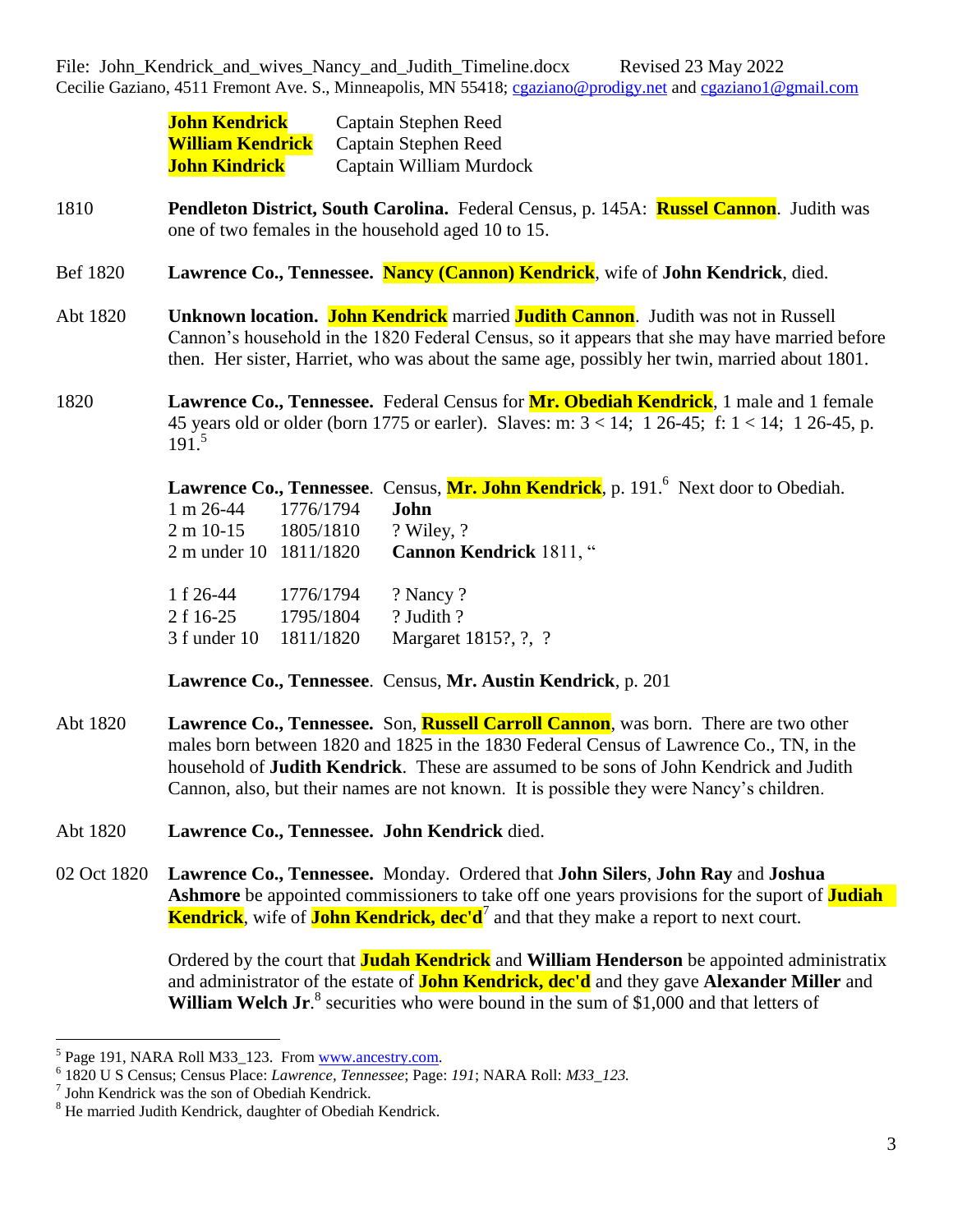> administration issued.<sup>9</sup> NOTE: Mary Fern Souder's [\(MaryFernS@aol.com\)](mailto:MaryFernS@aol.com) extensive Kendrick research made me aware of these Lawrence Co., TN, records; she has a webpage at [http://www.maryfern.com.](http://www.maryfern.com/)

Jan Ct 1821 **Lawrence Co., Tennessee.** Monday. The commissioners who were appointed at the last term of this court for the purpose of setting apart certain property of **John Kendrick, dec'd** for the support of the widdow and according to an act of assembly made then part in words and figures following to wit, State of Tennessee, Lawrence County agreement to an order of court appointing **John Ray, John Sellers**, **Joshua Ashmore** to make an allowance to **Judy Kendrick** wife of **John Kendrick, dec'd** for her maintenance for one year have allowed the said **Judy Kendrick** \$140, viz, 1 steer at \$10, 2 cows and calves at \$19, and 9 barrels of corn at \$1 per bbl., amounting in the whole to something 38, the balance of \$102 is the amount that we the said John Ray, John Sellers and Joshua Ashmore have made in allowance to the said Judith Kendrick. Given under our hands this 10th day of Nov. 1820 which we received and ordered to be entered of record which report was assessed by the said John Ray, John Sellers and Joshua Ashmore.

> Whereas it is represented to this court that an order which was made at the last court allowing the Administrator of **John Kendrick, dec'd** to sell said estate was not entered of record it is therefore ordered by the court that an order as aforesaid be entered now for then.

The Administrator of **John Kendrick, dec'd.** returned unto court a bill of sale of said estate, which was received and ordered to be recorded accordingly.<sup>10</sup>

- 06 Oct 1823 **Lawrence Co., Tennessee. Judith Kendrick**, widow of **John Kendrick, dec'd,** appeared in court, as executrix of his estate. **Abraham Miller** was excused as security, and **Thomas Welch, Henry Sharp** and **Henry Welch** were appointed as securities in the room of Abraham Miller and William Welch (as per Dollar). **Judith** was named guardian of **Russell Carroll Kendrick**, minor child. $11$
- 27 Oct 1826 Lawrence Co., Tennessee. Judith Kendrick, land warrant No. 25171.<sup>12</sup> Judith Kendrick, assignee of the heirs of **James Simmeral** 80 acres [out of his 795 acres] by survey of 25 Apr 1825 lying in the eighth district of Lawrence County and the waters of Buffaloe in range 4 section 1 ...bounded by...**Josephus Irvin's** 50 acres [description omitted here]. Recorded 30 Nov 1826.
- 1830 **Lawrence Co., Tennessee.** Federal Census for **Carter Cannon's** household, pp. 288a-b. Carter Cannon was a brother of Judith (Cannon) Kendrick.

<sup>&</sup>lt;sup>9</sup> Marymaud Killen Carter and [Viola Hagan Carpenter,](http://www.abebooks.com/servlet/SearchResults?an=Carter%2C+Marymaud+and+Viola+Carpenter&cm_sp=det-_-bdp-_-author) *Minute Book Court of Pleas and Quarter Sessions Lawrence County*, *Tennessee 1818-1822*, P-Vine Press, Columbia, Tennessee, 1981.

<sup>&</sup>lt;sup>10</sup> Marymaud Killen Carter and *Viola Hagan Carpenter, Minute Book Court of Pleas and Quarter Sessions Lawrence County, Tennessee 1818-1822*, P-Vine Press, Columbia, Tennessee, 1981.

<sup>11</sup> Marymaud Killen Carter and [Viola Hagan Carpenter,](http://www.abebooks.com/servlet/SearchResults?an=Carter%2C+Marymaud+and+Viola+Carpenter&cm_sp=det-_-bdp-_-author) *Minute Book Court of Pleas and Quarter Sessions Lawrence County, Tennessee 1818-1822*, P-Vine Press, Columbia, Tennessee, 1981.

<sup>&</sup>lt;sup>12</sup> Ancestry.com. *North Carolina and Tennessee, Early Land Records, 1753-1931* [database on-line]. Provo, UT, USA: Ancestry.com Operations, Inc., 2013. Tennessee. Division of Archives, Land Office, and Museum. Early Tennessee/North Carolina Land Records, 1783–1927, Record Group 50. Tennessee State Library and Archives, Nashville, Tenn.